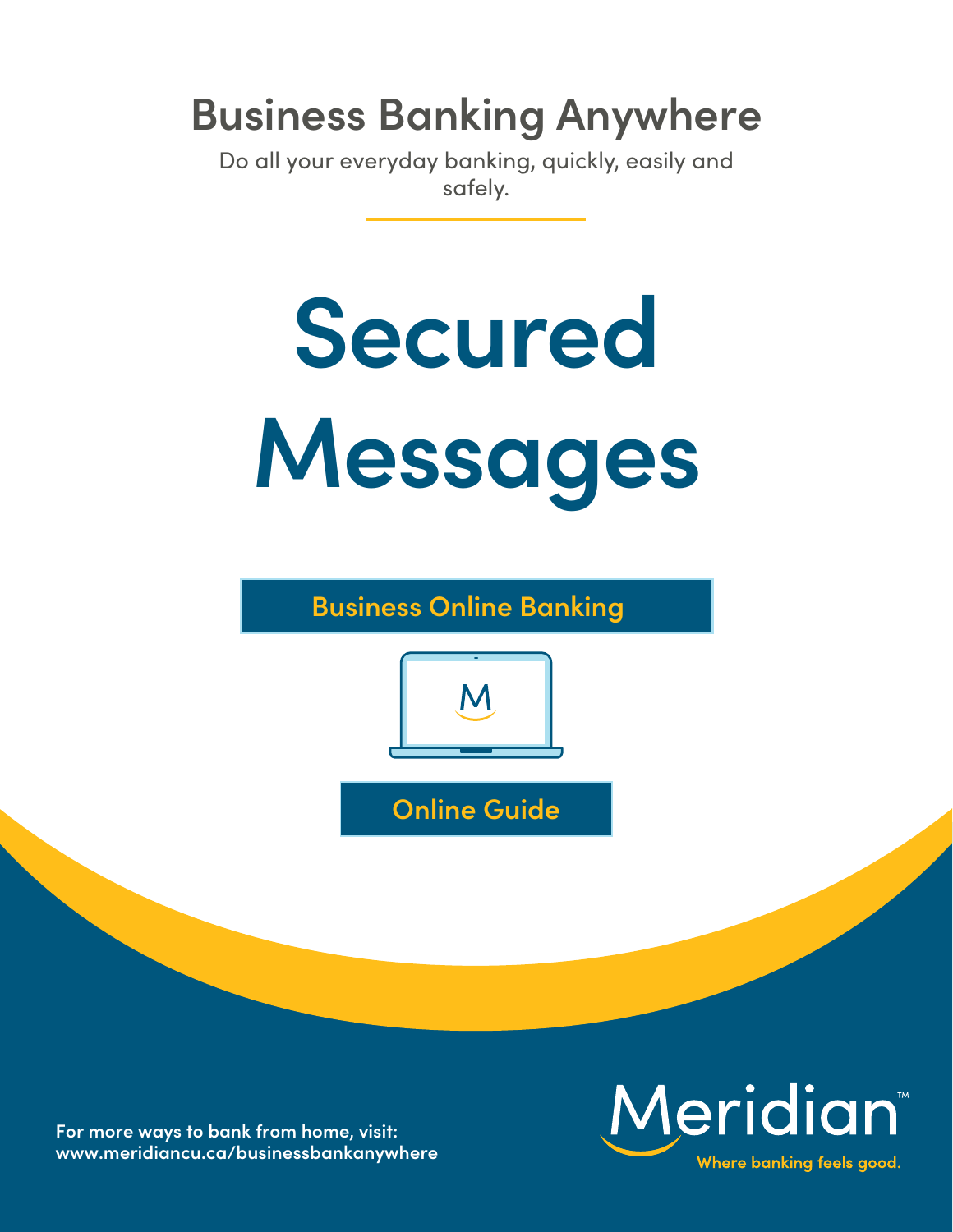This guide outlines how to send Secured Messages through the Business Online Banking Platform. Secured Messaging allows you to communicate safely and securely with Meridian.

Ensure that you have logged into your online banking before following the below instructions.

| <b>Meridian</b>                         |                       | <b>Welcome, Jim Smith</b><br><b>Contact Us</b><br><b>Accounts</b> | <b>X</b> Secure Messages<br><b>Settings</b><br><b>Bill Payments</b><br><b>Transfers</b> | <b>Sign Out</b><br><b>Admin</b> 4 Tasks |
|-----------------------------------------|-----------------------|-------------------------------------------------------------------|-----------------------------------------------------------------------------------------|-----------------------------------------|
| <b>Account Summary</b>                  |                       |                                                                   |                                                                                         |                                         |
| Jim's Garage (4191466)                  |                       |                                                                   | <b>SEE FEATURED RATES *</b>                                                             |                                         |
| \$6.19<br><b>Chequing &amp; Savings</b> | \$0.00<br>Investments | \$0.00<br>Mortgages & Loans                                       | <b>GROUP ACCOUNTS</b><br>向<br><b>Account Summary All Accounts</b><br>View               |                                         |
| Test <sub>1</sub><br>Deposit            | \$6.19                | Select an<br>▼<br><b>Action</b>                                   | <b>COVID-19 SMALL BUSINESS</b><br>ெ<br><b>LOAN</b>                                      | $\mathcal{D}$                           |

### **Step 1: Navigate to your Secure Messaging Page**

When you log into your Business Online Banking, click **Secure Messages** at the top of the screen to navigate to your secure messaging page.

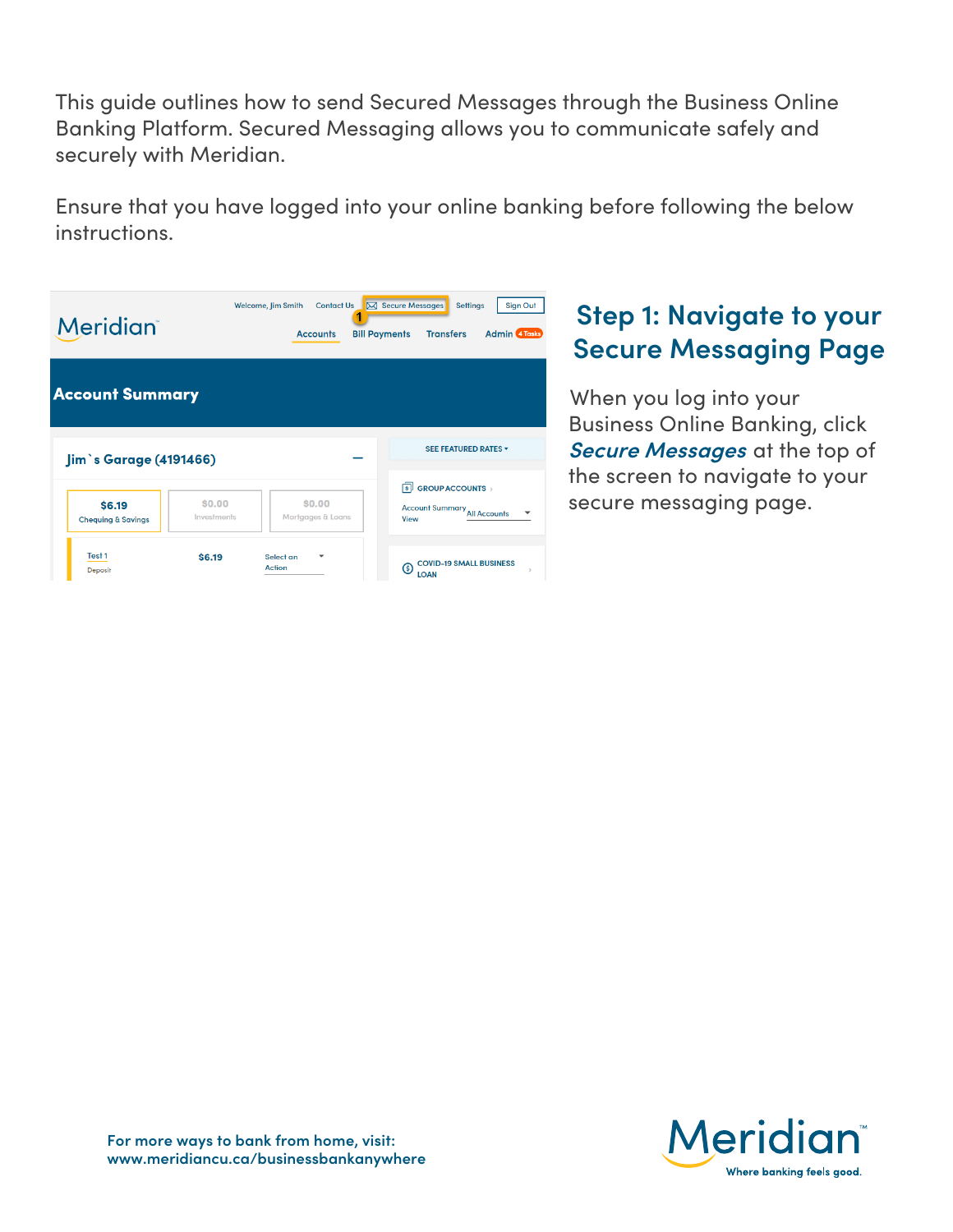#### **Step 2: Retrieving and Replying to a message**

| <b>Meridian</b>       |                                                                                | Welcome, Jim Smith<br><b>Accounts</b> | <b>Contact Us</b> | Secure Messages<br><b>Bill Payments</b> | Settings<br><b>Transfers</b> | Sign Out<br><b>Admin 4 Tosks</b> |
|-----------------------|--------------------------------------------------------------------------------|---------------------------------------|-------------------|-----------------------------------------|------------------------------|----------------------------------|
| <b>Secure Message</b> |                                                                                |                                       |                   |                                         |                              |                                  |
| <b>My Messages</b>    |                                                                                |                                       |                   |                                         |                              | <b>NEW MESSAGE</b>               |
| <b>ASSIGNED TO</b>    | <b>SUBJECT</b>                                                                 |                                       |                   | DATE                                    |                              | <b>DELETE</b>                    |
| <b>Automated</b>      | Applications open April 13: The Canada Emergency Business Account Loan Program |                                       |                   | Apr 09, 2020                            |                              | ⊗                                |

When the small numbered bubble icon appears with the mail icon, this means there are unread secured messages in your inbox.

All new messages will appear at the top of the inbox and be white rather than grey. Click on the message to view it.

| <b>Secure Message</b>                                                                                  |                                                      |
|--------------------------------------------------------------------------------------------------------|------------------------------------------------------|
| <b>Test 2 from BBO - Courtney</b><br><b>Attachments:</b><br><b>Business Online Banking.pdf</b>         | $\overline{2}$<br><b>O PRINT</b><br>BACK TO MESSAGES |
| <b>BOB Test Group</b><br>Received: Apr 07, 2020 10:05 AM (EST/EDT)<br>Test at 10:05 AM with attachment |                                                      |
| 3<br><b>Reply:</b><br>Start typing your message here                                                   |                                                      |
| <b>O</b> ADD ATTACHMENT<br><b>O</b> ADD ATTACHMENT                                                     |                                                      |
| <b>ADD ATTACHMENT</b>                                                                                  | <b>CANCEL</b><br><b>SEND</b>                         |

If there are any attachments for your review, they will appear at the top of the message.

You have the option to print the message by clicking the **Print** icon, or return to your secure messages inbox by clicking **Back To Message**.

By scrolling to the bottom of the message, you can also reply to a message by typing your response into the Reply field. Add attachments if necessary and then click the Send button.

Once submitted, your message will have the same subject line as the subject of the original message.

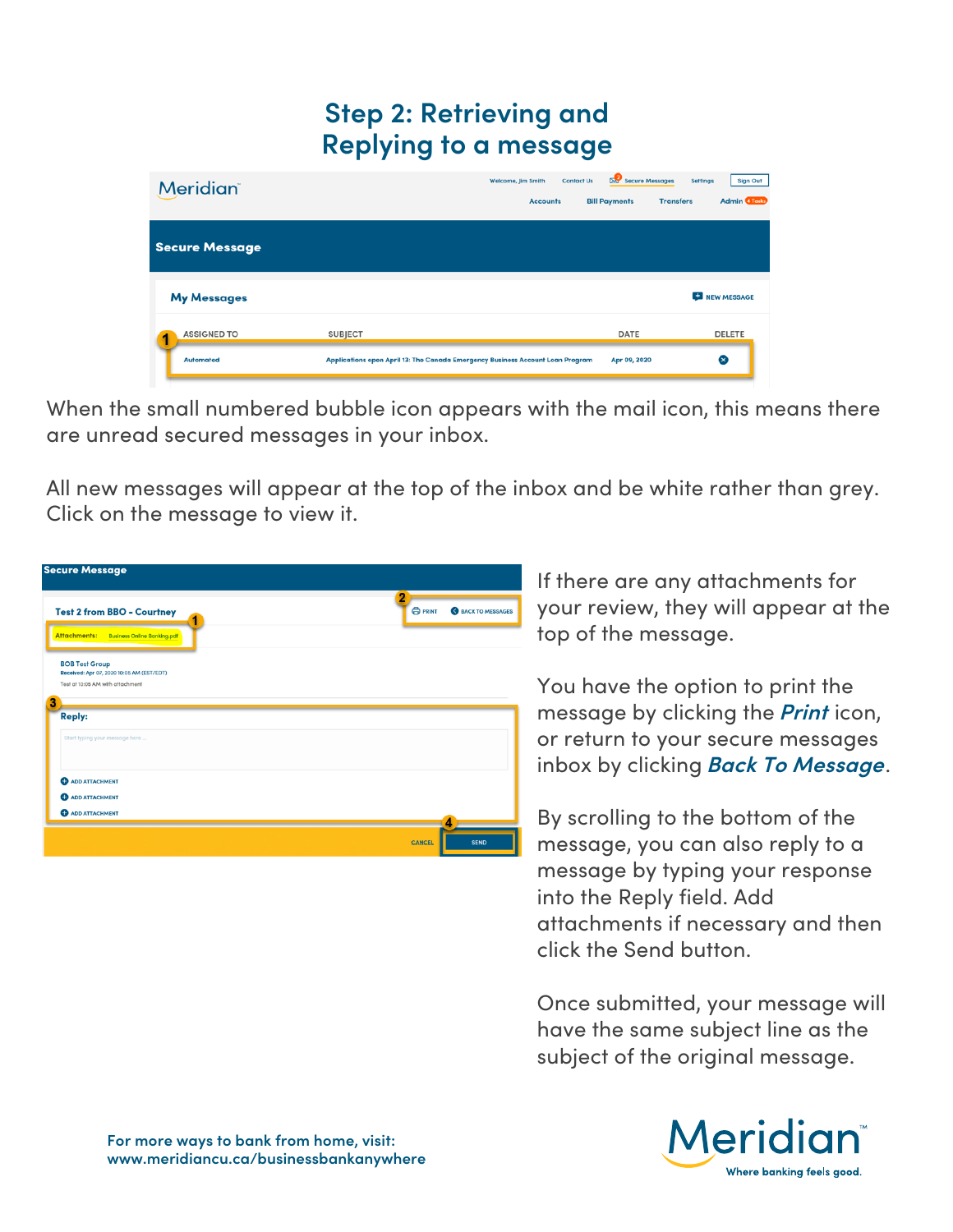| <b>Meridian</b>       | <b>Welcome, Jim Smith</b><br><b>Accounts</b>                                   | Secure Messages<br><b>Contact Us</b><br><b>Bill Payments</b> | <b>Sign Out</b><br><b>Settings</b><br><b>Admin 41</b> call<br><b>Transfers</b> |
|-----------------------|--------------------------------------------------------------------------------|--------------------------------------------------------------|--------------------------------------------------------------------------------|
| <b>Secure Message</b> |                                                                                |                                                              |                                                                                |
| <b>My Messages</b>    |                                                                                |                                                              | <b>NEW MESSAGE</b>                                                             |
| <b>ASSIGNED TO</b>    | <b>SUBJECT</b>                                                                 | DATE                                                         | <b>DELETE</b>                                                                  |
| <b>Automated</b>      | Applications open April 13: The Canada Emergency Business Account Loan Program | Apr 09, 2020                                                 | $\infty$                                                                       |

#### **Secure Message**

|                                                            | Our Contact Centre is open daily at the times outlined below. Call 1-866-592-2226 or send us a secure message using the form below. Upon receipt of your<br>secure message, every effort will be made to reply within 2 business days. |
|------------------------------------------------------------|----------------------------------------------------------------------------------------------------------------------------------------------------------------------------------------------------------------------------------------|
| Monday - Friday                                            | 8:00am - 12:00am (Midnight)                                                                                                                                                                                                            |
| Saturday                                                   | 8:00am - 8:00pm                                                                                                                                                                                                                        |
| Sunday                                                     | 12:00pm - 4:00pm                                                                                                                                                                                                                       |
| Membership                                                 | 4191466 - Jim's Goroge                                                                                                                                                                                                                 |
| Phone                                                      | 905<br>988-1000                                                                                                                                                                                                                        |
| Send to *                                                  | <b>Please Select</b>                                                                                                                                                                                                                   |
| Preferred Method of<br>Contact <sup>*</sup>                | Phone<br>Secure Message                                                                                                                                                                                                                |
| Preferred Time for Contact                                 | Anytime                                                                                                                                                                                                                                |
| Start typing your measure have                             |                                                                                                                                                                                                                                        |
| ADD ATTACHMENT                                             |                                                                                                                                                                                                                                        |
| <b>C</b> ADD ATTACHMENT                                    |                                                                                                                                                                                                                                        |
| ADD ATTACHMENT                                             |                                                                                                                                                                                                                                        |
|                                                            | Note: Each attachment can be a maximum of 10MB in size. Supported File Types Include:                                                                                                                                                  |
| · Adobe PDF (*.pdf)                                        |                                                                                                                                                                                                                                        |
| - Microsoft Ward (*.doc, *.docx)                           |                                                                                                                                                                                                                                        |
| · Microsoft Excel (*.als, *.xlsx)<br>- Text (".txt, ".rtf) |                                                                                                                                                                                                                                        |
| - Zip Archive (* zip)                                      |                                                                                                                                                                                                                                        |
|                                                            |                                                                                                                                                                                                                                        |
|                                                            |                                                                                                                                                                                                                                        |

### **Step 3: Sending a New Message**

To send a new Secured Message, click the **New Message** icon.

Select your Membership and enter your contact information.

Enter a subject line in the **Subject** field, and then type your message in the **Text** field below.

You can add an attachment by using the **Add Attachment** option. You can up to 3 files with a maximum of 10MB for each file.

When you are ready to send your message, click the **Send** button.